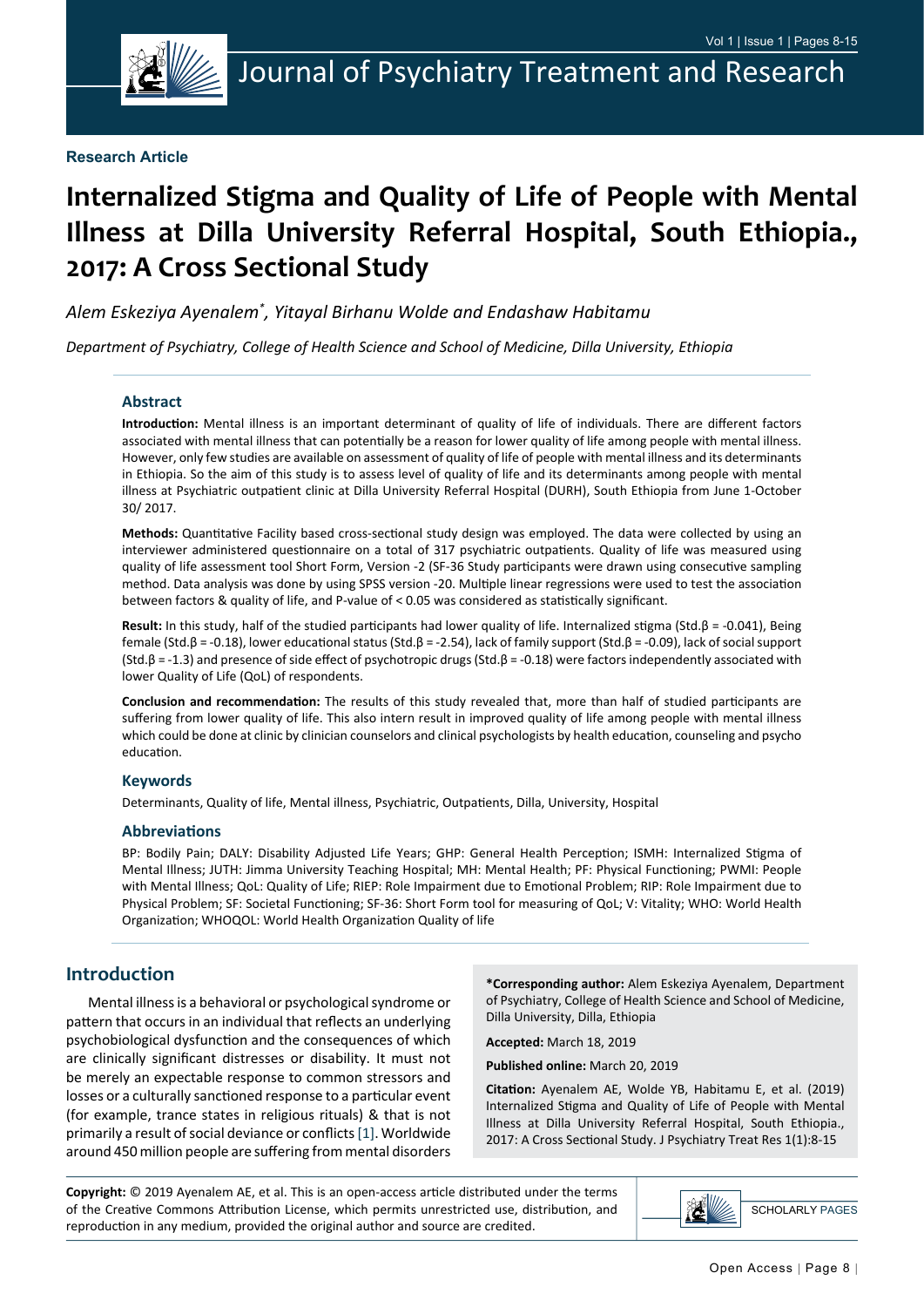and it is associated with high disease burden, disability and premature death [\[2](#page-7-3)]. People with mental illness (PWMI) have double problem facing them associated with their illness Quality of life (QoL) is multidimensional concept and it comprises subjective experience and objective components [[3-](#page-7-4)[5\]](#page-7-5). Subjective experience entails Happiness, satisfaction & well-being while objective concepts include social functioning & living condition that affect these subjective experiences. The latter involve education, employment, finance, housing, leisure activities etc. [[5](#page-7-5)-[9\]](#page-7-1). Quality of life of PWMI has been found to be lower compared to control groups [[3,](#page-7-4)[4](#page-7-6)].

Internalized Stigma is an exacerbating factor for mental illness and it affects lives of PWMI including poor help seeking behavior, social exclusion, being unemployed, economical & social ruin and premature death [[2,](#page-7-3)[7](#page-7-7)]. The possible factors for high prevalence of stigma are ignorance, fear of injury, derived by social conformity, internalization, cultural facts about causation of mental illness, actual (perceived) absence of treatment and preventive modalities and lack of information system to educate professional and general population [[10](#page-7-8)[,11\]](#page-7-9). To combat stigma and to improvement all health, some solutions are suggested by different published & unpublished researches, reports and opinions. Some of these solutions include creating awareness about mental illness to public, information, communication, expanding treatment and counseling services etc. [[9](#page-7-1)[,12](#page-7-10)]. Although some effort tried to reduce stigma against PWMI, stigmatization & discrimination toward PWMI, it is still persistent. A study in Jimma University Specialized Hospital (JUSH) Psychiatry clinic using the same scale also reported high prevalence of internalized stigma [\[5](#page-7-5),[9\]](#page-7-1). In the above study, patients who were living in rural areas were more likely to exhibit higher internalized stigma than urban residents.

Quality of life of PWMI has been found to be lower compared to control groups [\[11](#page-7-9),[13](#page-7-11)]. In cross-sectional assessment of quality of life of schizophrenic patients in southern Nigeria and in Finland showed studied subjects are enjoying low quality of life [\[11](#page-7-9)]. In studies possible factors for this undermined QoL of psychiatric patients include psychological domains including stigma, physical domains including physical illness, social relationship including support from family, independence and socio-demographic factors such as level of education.

Nowadays, the attention given for mental health is getting better than past decades. Despite the attention given for mental illness, different factors have remained a huge obstacle for successful outcomes [[8](#page-7-12)[,9](#page-7-1)]. In Ethiopia, there is widespread mental illness and associated deep-factors that hinders improving QoL of PWMI [[12,](#page-7-10)[14](#page-7-13)]. And no research has done on impact of these factors on QoL of PWMI in Ethiopia. This research will narrow this huge gap and will serve as baseline for further researches to be undertaken on the subject matter. This study will also guide in the development of strategies to improve QoL of PWMI. Last but not least, this study will identify which factors that affect the QoL of PWMI.

# **Methods and Materials**

## **Study design and setting**

The study was conducted from June - October 2017 at Dilla University Referral Hospital (DURH). DURH is one of oldest public hospitals in the country. Geographically, it is located in Dilla town which is located at 359 km from Addis Ababa. DURH is the one of few teaching & referral Hospitals in south of the country having 350 total beds and 650 staffs as both administrative & technical. It provides annual service for 4000 inpatient and 35,000 outpatient clients. It has also follow-up clinics for chronic illness. Psychiatry is among the 11 clinical services in the hospital serving psychiatric patients coming from Jimma area as well as patients referred from other health institutions in the southern region of the country. Over three hundred outpatients receive psychiatric care monthly. It also provides inpatient and outreach services.

A facility based cross-sectional study was carried out from June 1/2017 to October 30/2017, among Representative sample of 317 consecutive new and follow-up psychiatric services clients were included in this study. The sample size was determined by using a single population proportion statistical formula with the following assumptions:

$$
n = \frac{\left[z\frac{\alpha}{2}\sqrt{p(1-p)}\right]^2}{d^2}
$$

Where: P = 25.12%; proportion of psychiatric clients who bear higher internalized stigma be 25.1% (similar previous study) [\[9](#page-7-1)].

d = Degree of precision (assumed to be 5%).

 $z\frac{\alpha}{2}$  = Denotes the value of standard normal variable that corresponds to be 95% confidence levels (1.96.)

Then calculating the sample size

$$
n = \frac{\left[z\frac{\alpha}{2}\sqrt{p(1-p)}\right]^2}{d^2}
$$
  

$$
n = \frac{(1.96)^2 (0.25)(1-0.25)}{(0.05)^2}
$$
  

$$
n = \frac{(1.96)^2 (0.1875)}{(0.05)^2} = 288
$$

Accordingly, Minimum sample size (n) = 288. The sample size was also adjusted to compensate for non-response rate of 10%. And the final sample size was 317. Respondents were screened using the Clinical Global Impression (CGI) scale to assess their eligibility to participate in the interview for the study [\[15\]](#page-7-2). The scale assesses the degree of the severity of the patients' mental illness, remission of their illness and efficacy index of therapeutic and drug side effects. New patients were screened only for the severity of their illness. Using this scale and their clinical experience, the psychiatric nurses identified the eligible respondents. Patients who were severely psychotic, incoherent and too disorganized to engage in the interviews of the study were excluded. Therefore,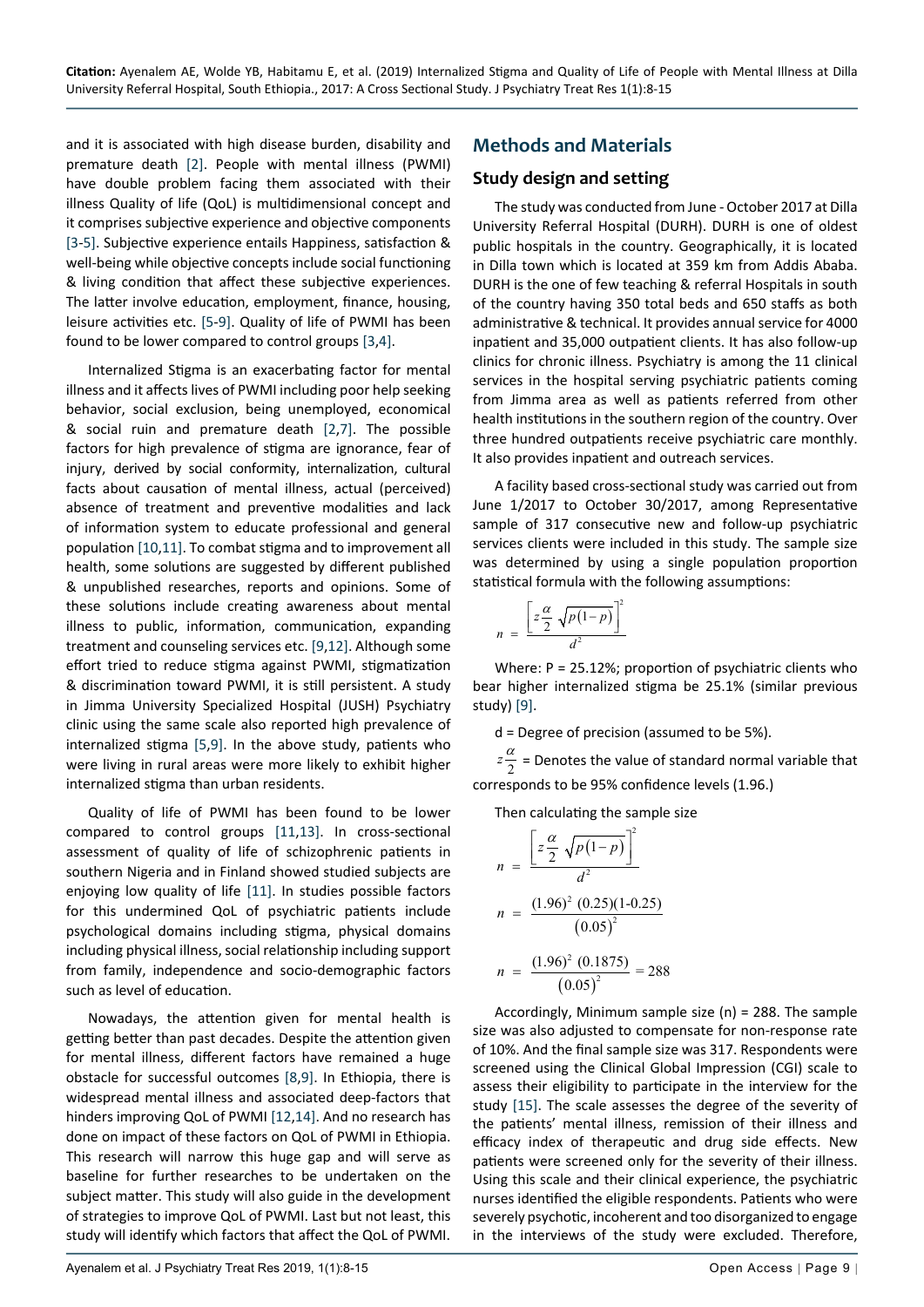patients included in the study were only those who were above 18-years-old and rated with at least a less severe state of mental illness, on improvement and good efficacy index by the psychiatry nurses.

Hence, total sample sizes of 317 Psychiatric clients were investigated for QoL and associated factors.

#### **Data collection procedure**

Data was collected by trained psychiatric nurses at DURH, Psychiatry clinic through interviewer-administered questionnaires and a patient chart review to identify their diagnosis and other medical information. The data collection was supervised by specialist mental health workers. Data collectors and the supervisors were trained on the contents and procedures of the data collection.

#### **Measurement**

For QoL assessment the Medical Outcomes Study Short Form 36, Version 2 (SF-36) was used. The SF-36 is widely used and has been found to have acceptable psychometric properties across different illness and age populations. The SF-36 has been utilized in monitoring health out-comes in patients with a variety of illnesses including mental illness as well as a wide range of diseases and chronic conditions. It is scale of 36 items with eight domains and in each domain certain types of questions from the 36s are included [[16\]](#page-7-14). Cultural validity and reliability of items on the tool was done in Ethiopia on eight sub domains. The domains are: Physical Functioning (SF) which contains 10 items, Role Impairment due to Physical Problem (RIPP) which contains 4 items, Role Impairment due to Emotional Problems (RIEP) which contains 3 items, Bodily Pain (BP) which contains 2 items, Vitality (V) which contains 4 items, Societal Functioning (SF) which contains 3 items, Mental Health (MH) which contains 5 items, and General Health Perception (GHP) which contains 5 items. In this survey item internal consistency was high (Cranach's alpha > 0.7) and item discriminate variability was low for all items except for vitality which varied between 0.28 and 0.61 [[17\]](#page-7-15), higher score in each subdomain indicated higher Qol. Overall QoL score was obtained by summing the scores of the eight sub domains. Higher score showed higher QoL. The questionnaire was translated to Amharic & gediofa versions and then back to English by using different translators to ensure semantic equivalence. The data collectors were trained on how to administer the questionnaire, how to approach the participants & role plays by trainees was conducted to strengthen the skills of administration of questionnaire to the participants.

### **Statistical analyses**

After the data collection, data was checked manually for completeness & consistency. It was entered, cleaned & rechecked for its completeness, anomalies & consistency again and stored in to Epidata and then was exported to SPSS window versions 20 for analysis. Descriptive statistics was done to summarize the dependent and independent variables. Bivariate & multiple linear regressions were done to explore the association of socio-demographic factors & other independent variables with QoL of PWMI after total scores calculated for QoL. Variables with p-value < 0.25 in bivarate analysis were selected as candidates for multivariate analysis. Finally variables with a p-value < 0.05 were considered as having significant association with the dependent variable.

## **Ethical approval**

Officially written approval letter was obtained from Research and Dissemination Office of Dilla University prior to the study. Written permission was obtained from DURH clinical director and the Psychiatry clinic. Written informed consent was also obtained from each study participant. The interviewers were informed each respondents about all details of the research, what expected of them and the way information handled i.e. no information shared with third parties (except the investigator). The clients were also encouraged to fill freely and confidentiality of their responses was assured (as participants were asked in private setting and their name was not identified on the questionnaires).

## **Results**

# **Socio-demographic characteristics of studied participants**

Of the total 317 respondents 119 (56.5%) were urban residents with a mean age of 33.60 and with standard deviation of 9.59 years. The response rate was 100%. Nearly one-third (34.8%) were in the age range 25-34 year old, while 44.3% were age 35-49 year old, 21% were age above 49 years. As for sex, 69.4% of the studied participants were males. The data also reveals that, 23.6% of the participants were illiterate while 36.3% doped out from elementary school and 25.9% of studied participants were educated to college and above level. As regards to occupational status, 38.1% of the studied participants were farmers, 18.4% were unemployed, while students cover 8.4% of the studied participants. Considering marital status, 51.3% of the studied participants were married, 47.6% of the studied participants were single, and 1.1% of the studied participants were sum of all other marital status. About 56.5% of the studied participants were from urban area. As for ethnicity, the majority of the studied participants (44.6%) were gedio followed by 24% sidamo and guragie participants. Concerning religion of the studied participants, majority of them (45.6% and 27.6%) were protestant and Orthodox Christians respectively ([Table 1](#page-3-0)).

Concerning family support of study participants, threequarters (81.1%) received support from the family but the rest did not get any support. With regard to social support, the majority of the studied participants (51.1%) do not have any social support ([Table 2](#page-3-1)).

Concerning drug side effect, majority of the respondents did not report it comprising 51.1%. With regard to drug side effect 27.9%, 13.7%, 18.5%, 1.8%, 1.2% and 0.9% of the studied participants reported weight gain, tremor, sexual problem, tremor, sedation and gait abnormality respectively ([Table 3](#page-3-2)).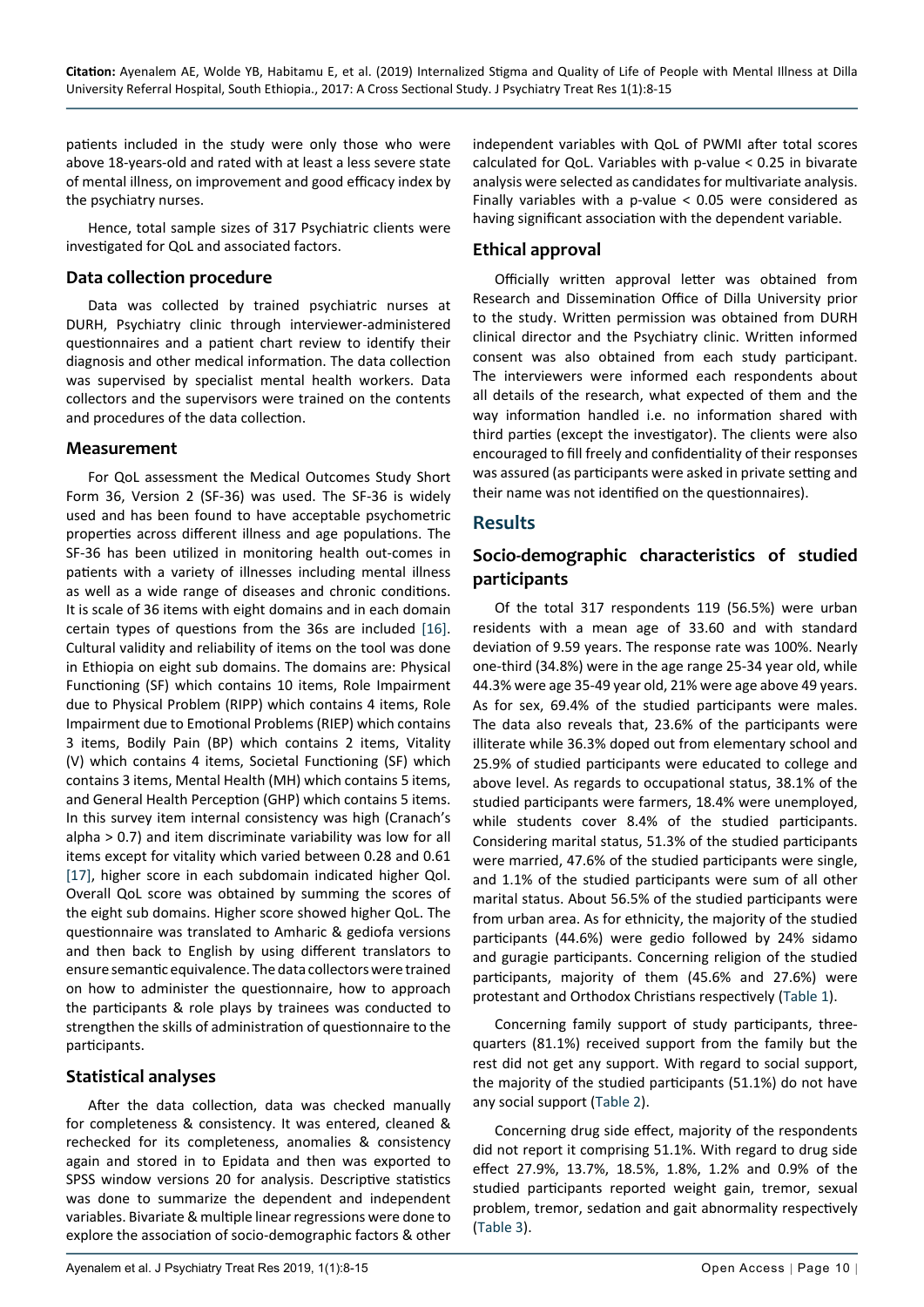<span id="page-3-0"></span>

| Variable                  | Frequency (%) | Variable              | Frequency (%) |
|---------------------------|---------------|-----------------------|---------------|
| Sex                       |               | Protestant            | 145 (45.6)    |
| Male                      | 220 (69.4)    | Orthodox              | 86 (27.1)     |
| Female                    | 97 (39.7)     | Others                | 86 (27.1)     |
| Age (in years)            |               | <b>Marital status</b> |               |
| 18-24                     | 67 (21)       | Single                | 132 (41.6)    |
| 25-34                     | 110 (34.8)    | Married               | 151 (47.5)    |
| 35-49                     | 140 (44.3)    | Others                | 34 (10.9)     |
| <b>Educational status</b> |               | Income                |               |
| Illiterate                | 75 (23.6)     | < 500 BIRR            | 116 (36.4)    |
| Elementary                | 116 (36.3)    | > 500 BIRR            | 202 (63.6)    |
| High school               | 44 (14.0)     | Occupation            |               |
| College and above         | 82 (25.9)     | Unemployed            | 58 (18.4)     |
|                           |               | Student               | 27(8.4)       |
|                           |               | Farmer                | 121 (38.1)    |
|                           |               | Governmental worker   | 111 (35.1)    |
|                           |               | <b>Ethnicity</b>      |               |
|                           |               | Gedio                 | 141 (44.6%)   |
| <b>Marital status</b>     |               | Sidamo                | 76 (24%)      |
| Single                    | 151 (47.6)    | Guragie               | 47 (14.8%)    |
| Married                   | 163 (51.3)    | Oromo                 | 36 (11.8%)    |
| Others                    | 3(1.1)        | Others                | 15 (4.8%)     |

<span id="page-3-1"></span>**Table 2:** Support system of studied participants of internalized stigma at Durh, South Ethiopia, 2017 (N = 317).

<span id="page-3-2"></span>**Table 3:** Medication related characteristics of study participants at Durh, South Ethiopia (n = 317).

| Variable                                       | Frequency (%) |  |  |
|------------------------------------------------|---------------|--|--|
| Whom do you live with?                         |               |  |  |
| Alone                                          | 68 (21.4)     |  |  |
| With family                                    | 221 (69.6)    |  |  |
| With relatives                                 | 23(7.2)       |  |  |
| With friend                                    | 5(1.8)        |  |  |
| Do you get support from your family?           |               |  |  |
| Yes                                            | 257 (81.1)    |  |  |
| No                                             | 60 (18.9)     |  |  |
| What type of support you get from your family? |               |  |  |
| Moral support                                  | 104 (32.8)    |  |  |
| Physical support                               | 81 (25.4)     |  |  |
| Financial support                              | 61 (19.4)     |  |  |
| Food support                                   | 71 (22.4)     |  |  |
| Do you get support from socital area?          |               |  |  |
| Yes                                            | 155 (48.9)    |  |  |
| No                                             | 162 (51.1)    |  |  |
| From which socital group you get support?      |               |  |  |
| From friends                                   | 64 (20.8)     |  |  |
| From relatives                                 | 42 (13.3)     |  |  |
| From religion                                  | 15(4.6)       |  |  |
| From government                                | 23(7.4)       |  |  |
| From neighbours                                | 9(2.8)        |  |  |

### **Magnitude of internalized stigma**

From the studied participants, 32.1% have high level of self-stigma based on total stigma score. The mean for the overall self-stigma score is 2.26 and with standard deviation of 0.39 ([Figure 1](#page-4-0)).

| Variable                                                      | Frequency (%) |  |  |  |
|---------------------------------------------------------------|---------------|--|--|--|
| <b>Duration of treatment</b>                                  |               |  |  |  |
| Less than 2 years                                             | 76 (24)       |  |  |  |
| 2-5 years                                                     | 77 (24.3)     |  |  |  |
| 6-10 years                                                    | 110 (34.7)    |  |  |  |
| > 10 years                                                    | 54 (17.6)     |  |  |  |
| Do you take your medication?                                  |               |  |  |  |
| Yes                                                           | 122 (38.5)    |  |  |  |
| No                                                            | 195 (61.5)    |  |  |  |
| If not how often you miss it?                                 |               |  |  |  |
| Every 3 days                                                  | 16(5.2)       |  |  |  |
| Every week                                                    | 142 (44.9)    |  |  |  |
| Every months                                                  | 28 (8.8)      |  |  |  |
| Others                                                        | 9(2.1)        |  |  |  |
| Do you experience any side effect associated with medication? |               |  |  |  |
| Yes                                                           | 205 (64.6)    |  |  |  |
| No                                                            | 112 (35.4)    |  |  |  |
| If so what is this side effect?                               |               |  |  |  |
| Weight gain                                                   | 88 (27.9)     |  |  |  |
| Tremor                                                        | 43 (13.7)     |  |  |  |
| Sexual problem                                                | 59 (18.5)     |  |  |  |
| Sedation                                                      | 6(1.8)        |  |  |  |
| Gait abnormality                                              | 4(1.2)        |  |  |  |
| Others                                                        | 3(0.9)        |  |  |  |
|                                                               |               |  |  |  |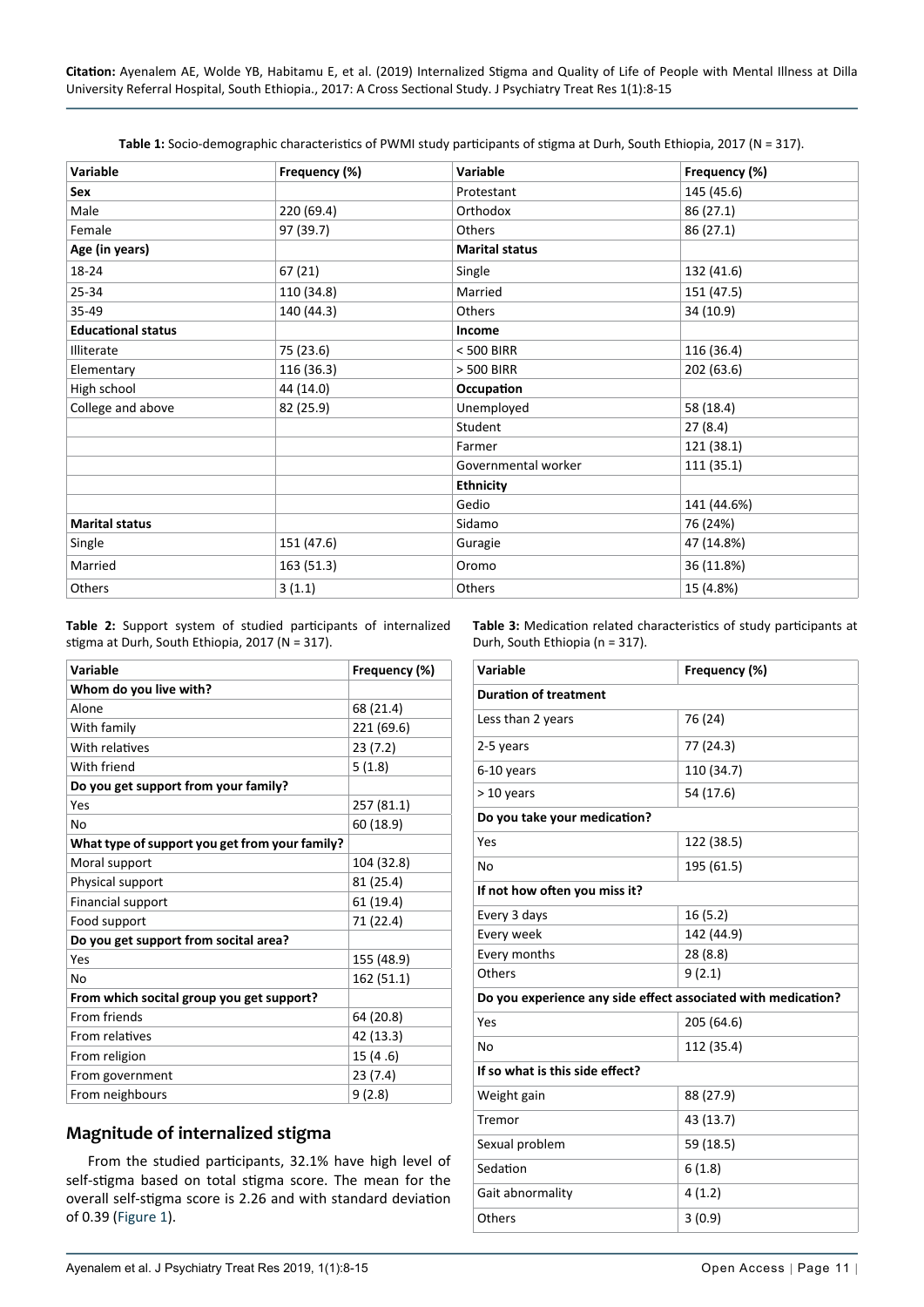### **Relationship between self-stigma and QoL**

As stigma increases by one unit in studied participants of PWMI, quality of life of them decreases by 4.1% significantly. (β1 = -0.041, 95% C.I: -0.065, 0.012). In this study selfstigma and QoL were inversely correlated (r = -0.076) which indicates stigma worsen QoL of people with mental illness. Stigma was entered in final model; multiple linear regression by controlling confounding factors. And, the association did reach statistical significance. Regarding correlation between QoL and stigma, the self-stigma scores were inversely correlated with QoL scores (r = -0.076) ([Table 4](#page-4-1)).

### **Level of quality of life of studied participants**

With regard to level of quality of life, 53.1% and 46.8%

of the studied participants have low quality of life in area of physical domain and role impairment of physical problem while 45.6% and 36.7% of the studied participants experienced low quality of life due to role impairment of emotional problem and pain experience, respectively. In addition, 55.8%, 61.7% and 50.7% of the studied participants were also exhibiting low

<span id="page-4-1"></span>**Table 4:** Correlation between QoL and internalized stigma of studied participants (N = 422).

| <b>Study variables</b> | Qol      |       | Stigma   |       |
|------------------------|----------|-------|----------|-------|
|                        | R        |       | R        |       |
| Qol                    | -        | -     | $-0.041$ | 0.707 |
| Stigma                 | $-0.041$ | 0.707 | -        | -     |

<span id="page-4-0"></span>

<span id="page-4-2"></span>**Table 5:** Multiple linear regression models for factors affecting QoL of PWMI at Durh, South Ethiopia, 2017.

| <b>Explanatory characteristics</b> | Unstandardized coefficients = $\beta$ , | Standardized coefficients = $\beta$ , | P-value | 95% CI for $\beta$ |  |  |  |
|------------------------------------|-----------------------------------------|---------------------------------------|---------|--------------------|--|--|--|
| Stigma index                       | $-0.015$                                | $-0.041$                              | 0.003   | $(-0.65, -0.012)$  |  |  |  |
| Sex                                |                                         |                                       |         |                    |  |  |  |
| Male <sup>*</sup>                  | $-0.23$                                 | $-0.18$                               | 0.007   | $(-2.9, -0.12)$    |  |  |  |
| Female                             |                                         |                                       |         |                    |  |  |  |
| <b>Education illiterate*</b>       |                                         |                                       |         |                    |  |  |  |
| Elementary                         | 0.14                                    | 0.82                                  | 0.001   | (0.23, 1.67)       |  |  |  |
| College and above                  | 2.11                                    | 2.54                                  | 0.010   | (1.33, 5.15)       |  |  |  |
| <b>Family support?</b>             |                                         |                                       |         |                    |  |  |  |
| Yes <sup>*</sup>                   | $-1.11$                                 | $-0.09$                               | 0.001   | $(-5.53, -0.29)$   |  |  |  |
| No                                 |                                         |                                       |         |                    |  |  |  |
| Social support                     |                                         |                                       |         |                    |  |  |  |
| Yes <sup>*</sup>                   | $-1.17$                                 | $-1.3$                                | 0.001   | $(-2.1, -1.20)$    |  |  |  |
| No                                 |                                         |                                       |         |                    |  |  |  |
| <b>Medication side effect</b>      |                                         |                                       |         |                    |  |  |  |
| Yes <sup>*</sup>                   | $-1.42$                                 | $-0.18$                               | 0.004   | $(-2.11, -0.13)$   |  |  |  |
| No                                 |                                         |                                       |         |                    |  |  |  |

Note: Adjusted  $R^2 = 0.45$ ;  $* =$  Dummy variable.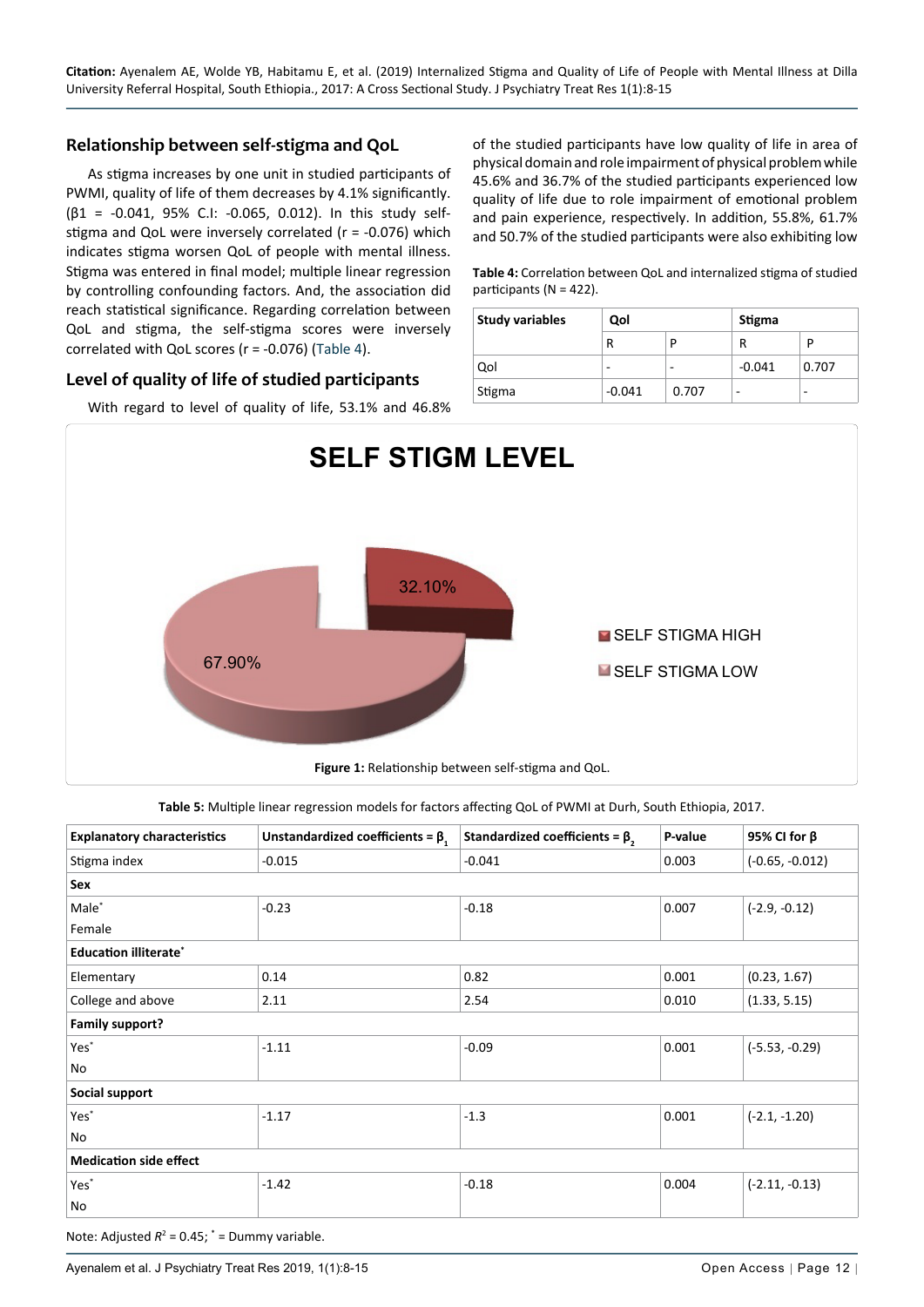<span id="page-5-0"></span>

quality of life in social aspect, with respect to energy, and with respect to social life. Greater than half (51.6%) of the studied participants had low quality of life related to general health. Over all, half of the studied participants 54.6% (CI (confidence interval), 41.3%-73.4%) had lower than the mean QoL score (≤ 65.5) [\(Figure 2\)](#page-5-0).

# **Factors affecting quality of life of studied participants**

As depicted in ([Table 5\)](#page-4-2), multiple linear regressions were done to identify the association of quality of life of people with mental illness and potential factors including self-stigma. As stigma increases by one unit in studied participants of PWMI, quality of life of them decreases by 4.1% significantly.  $(β1 = -0.041, 95% C.I: -0.065, -0.012)$ . With regard to sex of respondents, quality of life of females was lower than their male counter parts (Std.β = -0.18, 95% C.I: -2.9, -0.12). Those who got family support were found to have better quality of life than those who did not get support (Std.β = -0.09, 95%) C.I: (-5.53,-0.29)). Regarding societal support of respondents, those who get societal support had increased score of quality of life compared to those who had no societal support. (Std.β = -1.3, 95% C.I: (-2.1,-1.20). So forth, Study participants who had a better educational level were found to have a better QoL than those with lower educational level. Respondents who have completed high school had higher QoL than those who were only educated up to elementary (Std.β = -2.54 C.I: -1.33,-5.15) Participants who had side effect of medication had lower quality of life compared with those who did not have Std.β = -0.18, 95% C.I: (-2.11, -0.13) the regression model for overall quality of life explained 45% of the variability (adj. R2) [\(Table 5\)](#page-4-2).

# **Discussion**

The finding revealed that a high percentage of the studied participants demonstrated low level of QoL which was 54.6%. This is in line with study findings done in turkey [\[18](#page-7-16)] with the overall mean QoL score of patients was 61.5 (range 24.6- 89.6, SD 17.4) suggesting that patients' QoL was impaired. Considering factors affecting QoL of studied participants, the following arguments are entertained: In this study self stigma, sex, educational level, lack of support system and medication side effect were factors associated with lower QoL were associated with lower QoL of respondents. Considering factors affecting QoL of studied participants, the following arguments are entertained: As stigma increases by one unit in studied participants of PWMI, quality of life of them decreases by 4.1% significantly. (β1 = -0.041, 95% C.I: -0.065,- 0.012). This result was congruent with findings of study done in Cairo [[19\]](#page-7-17), who reported that stigma is negatively associated with quality of life. Additionally the impairment in social and leisure functioning associated with concerns about stigma has implications for the health and well-being of persons diagnosed as having bipolar illness. Being female was significantly related to lower quality of life than their counter parts. This finding is consistent with the findings of the studies done in Jordan [\[20\]](#page-7-18) which elaborates that women's psychosocial background in their limited access to resources, their limited status in culturally countries like Ethiopia, low role and option in mental health service seeking behavior and compliance with treatments. This consensus paper justified that co morbidity increases in prevalence and severity and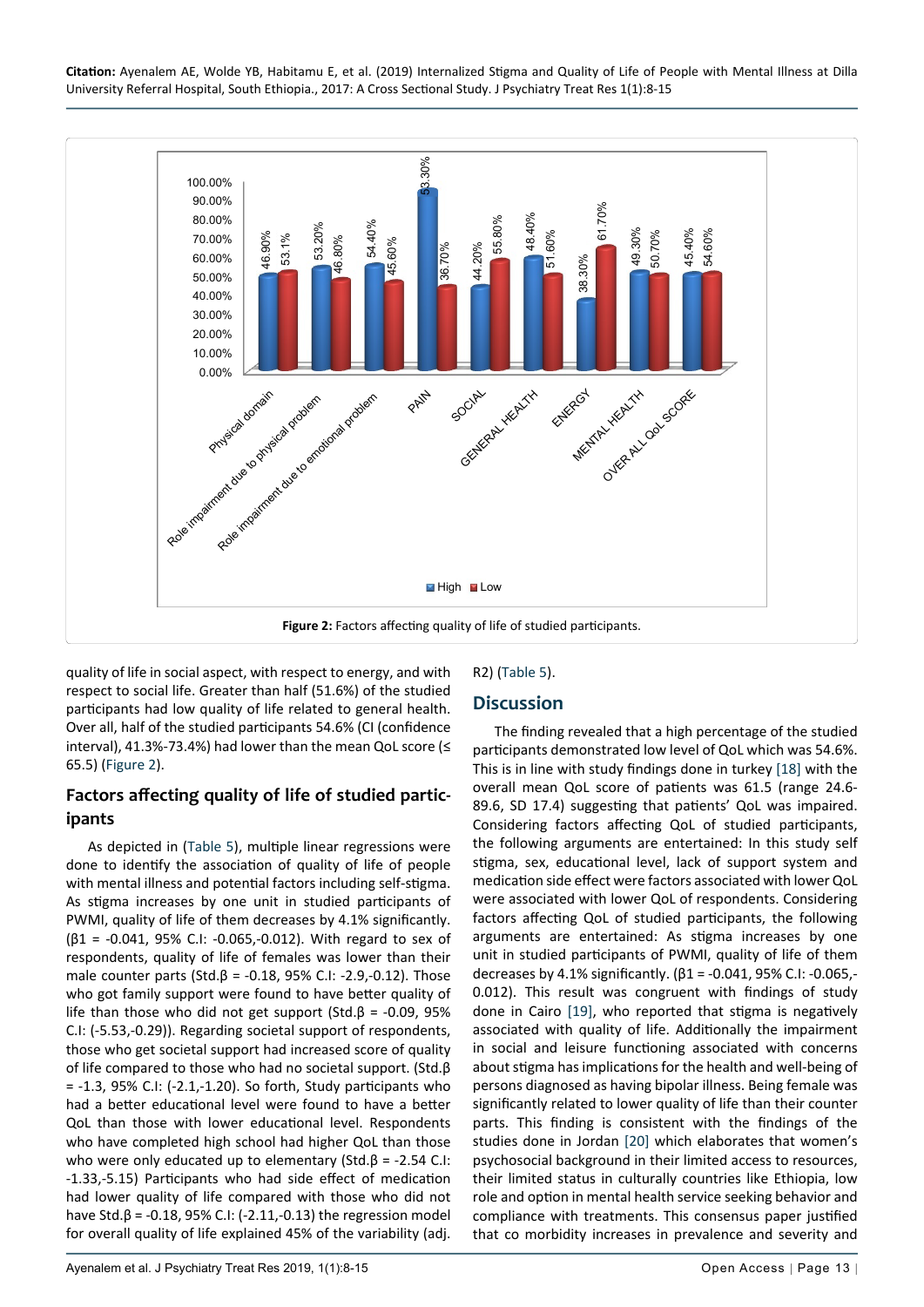will lead to high level of disability in female than males. This study finding is also consistent with findings of study in Egypt [[13\]](#page-7-11) which rectified that women are more likely to seek help from and disclose mental health problems in their primary health facilities where mental health professionals are not staffs while men are likely to seek mental health specialist in referral clinics which intern facilitate to take targeted medication that is one of positive predictors of QoL of PWMI in this study. In addition to this sounded justification from [[21\]](#page-7-19) stressed that identified gender as a factor that may affect feeling of stigma which intern explained that females were more stigmatized than males for identical behavior. And using this justification as a base and since stigma and quality of life are inversely correlated in my particular finding, this finding is also soundly acceptable. The finding of this study is also supported by study done in WHO conference [[2](#page-7-3)[,22\]](#page-7-20) which conclude that being male is associated with higher Quality of Life with respect to physical component, social component, and mental components comparing to females. This study is in line with the study done in India [\[17](#page-7-15)] which showed that males had better QoL than females.

Regarding educational status of studied participants, respondents who are higher educated are living higher QoL than those who educated lower are experiencing higher quality of life. This finding is in line with a previous similar study [\[23\]](#page-7-21) which concluded emotional and mental health of PWMI is enhanced in higher educational achievement than the lower education by justification that education can develop mental capacity and skills to cope up with mental illness vulnerability and to lower complication of mental illness which inturn reduce disability and enhance quality of life.

The finding of this study is consistent with study done by World Health Organization (WHO) [[2](#page-7-3)] which stressed on the fact that education in PWMI will improve social and cognitive abilities, boosts self-stem and widened social networks and intern all these support people ability to live independently and to have a decent income. This may be due to that educated mental ill individuals acquire different skills and abilities which can refresh from their mental discomfort and to get relief from symptoms and ultimately without education and employment, PWMI face poverty, alienation, increased risk of addiction, isolation, deteriorating mental and physical health of QoL. This finding is also supported by the study done in Luxemburg [\[14](#page-7-13)] which stated that QoL of young PWMI which comprised emotional well-being (happiness, confidence), psychological wellbeing (autonomy, sense of mystery), social wellbeing (interpersonal relationship). And many other domains are integral outcomes from lifelong learning which overall aim is that key competencies contribute to one's personal fulfillment, social inclusion, active citizenship and employability. Considering family and social support of studied participants, the finding of this study reveal that individuals who get support from family and from the society in general are enjoying better quality of life than those studied participants who do not get support. This finding is consistent with findings from Switzerland, Geneva [[10](#page-7-8)] which reported that people with mental illness who are receiving care from their family by reducing expressed emotion and

Regarding drug side effect of medication, those who are free from medication side effects were experiencing better quality of life compared to those who had medication side effect. the finding of this study is consistent with study finding in Egypt and Nigeria [[11](#page-7-9)[,19\]](#page-7-17) which showed that poor therapeutic conditions such as bad experience on initial mental health contact and not taking medications lead to long term problems in which clients suffer from emotional, social and mental domains of QoL and this in turn lead to restrained by family members and make patients home bounded impaired their independency to enjoy other domains of quality of life which ultimately result to lower overall quality of life. Other variables such as marital status, ethnicity, residence, occupation, income, duration of treatment and with who studied participant live with had no statically significant relationship with QoL of studied participants in this study. This finding is supported by previous findings done in Egypt, Turkey, India [[13](#page-7-11)[,17,](#page-7-15)[18](#page-7-16)]. This consistent finding indicated that socio demographic characteristics of studied participants has less impact on QoL than other factors like support system and psycho social factors.

# **Conclusion and Recommendations**

## **Conclusion**

Over half of persons with mental illness on treatment suffer from low quality of life. Factors associated with low quality of life among PWMI need to be addressed by mental health intervention programs so as to improve the life of PWMI.

### **Recommendations**

As negative predictors, internalized stigma is associated with low quality of life of PWMI. So, great efforts have to be invested on stigma reduction strategy factors to divert low quality of life among PWMI to better one. A Lot to be done by mental health intervention programs at both clinical and community settings of DURH which includes expand training program which could empower people with mental illness toward stigma so as to improve the life of PWMI, Planning and implementation of public health awareness programs to raise the orientation toward the nature of psychiatric disorders, this programs should reach all social classes and cultures in: Schools, universities social clubs, religious institutions and mass media through outreached health education program, Psychiatric institutions should do more roles not only in medical management of patients but also in promotion of their social life. So forth, Increase patient's awareness to certain issues could protect against more feelings of stigma, Mass media should play role in de-stigmatization of psychiatric patients and psychiatric illness as well. Ministry of health should do much on mental illness awareness creation, stigma prevention and expansion of mental health services to the ground level. As addition, provide psycho education to family members on nature of mental illness and awareness creation